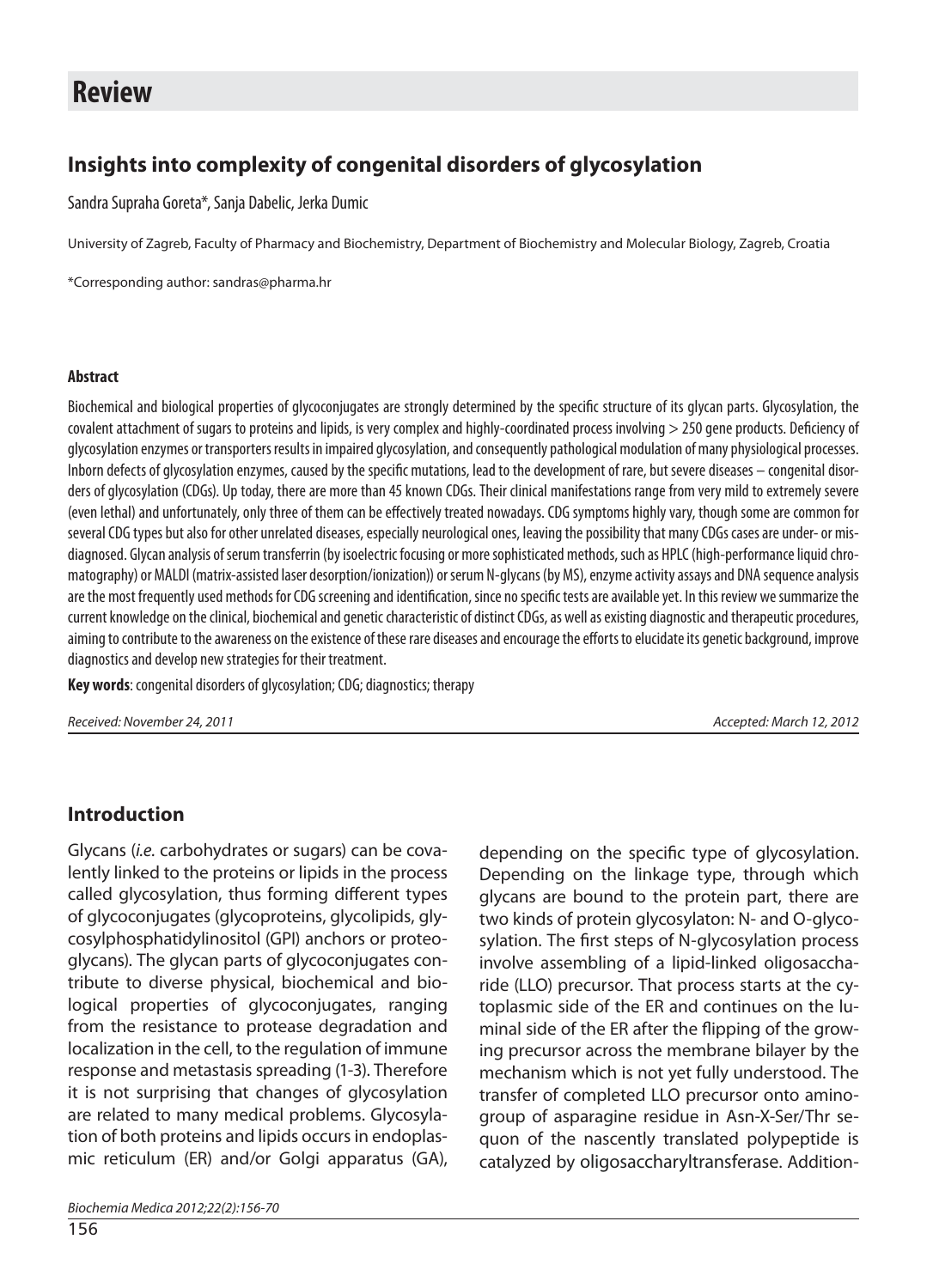al remodeling of the glycans by assembly and processing reactions catalyzed by numerous glycosyltransferases and glycosidases continues in the lumen of ER and GA (4). O-glycosylation, attachment of glycans to the hydroxyl group of threonine or serine moieties of the proteins, does not comprise processing, only assembly, which mainly occurs in the Golgi apparatus. Diverse and complex glycan structures of glycoconjugates are therefore the outcome of the coordinated reactions of glycosyltransferases, glycosidases, nucleotide-sugar-specific transporters, altogether, more than 250 gene products. Gene mutations can cause defects of these proteins resulting in inborn errors of metabolism, characterized by deficient or reduced glycosylation and known as congenital disorders of glycosylation (CDGs).

## **Congenital disorders of glycosylation**

Since 1980, when the first N-glycosylation defect was described and characterized (5) over 45 types of CDGs have been recognized. Although very rare, CDGs are the most rapidly expanding group among the currently known 3000 monogenetic inherited diseases. All known CDGs have a recessive inheritance except EXT1/EXT2-CDG which is dominantly inherited and MGAT1-CDG which is Xlinked (6).

CDGs were first classified as type I (CDG-I) related to the disrupted synthesis of the lipid-linked oligosaccharide precursor and type II (CDG-II) involving malfunctioning processing/assembly of the protein-bound oligosaccharide chain (7). However, since 2009, most of the researchers use a novel nomenclature based on the name of the affected gene (*e.g. CDG-la = PMM2-CDG, CDG-lb = MPI-*CDG) (8). According to the novel classification, CDGs are divided into 4 categories as defects of:

- protein N-glycosylation (16 types of CDGs),
- protein O-glycosylation (8 types of CDGs),
- lipid glycosylation and glycosylphosphatidylinositol anchor glycosylation (3 types of CDGs), and
- defects in multiple glycosylation pathways and in other pathways (17 types of CDGs) (6).

In addition, several CDGs of so far unknown etiology (CDG-x) have been recognized. CDG symptoms highly vary, but some are common for several CDG types, such as psychomotor retardation, failure to thrive, coagulopathies, dysmorphic features, seizures and stroke-like episodes (9,10). Clinical manifestation of CDGs ranges from very mild to extremely severe (literately, all organs can be affected). The resemblance to some other diseases, especially neurological ones and the physicians' unawareness of the existence of these diseases, are the main reasons why CDGs still remain underor misdiagnosed. In addition, the population studies on the frequency of the mutations causing CDGs are still scarce. Based on the determined frequency of heterozygotes, the estimated incidence of homozygotes for certain mutations are as high as 1:20,000, suggesting the existence of much higher number of cases than documented (10). In this review, we will provide an overview of the characteristics of currently known CDGs, classified according to novel nomenclature (8) (with the old one given in italics in brackets), as well as biochemical and genetic diagnostic methods and therapeutic approaches for the treatment of these rare diseases. Due to the space limitation, this review describes only CDGs' types present in more than few patients or characterized by unique phenotype.

# **Defects of protein N-glycosylation**

Sixteen defects of protein N-glycosylation have been detected so far: 14 assembly defects and 2 processing defects, classified according to the old nomenclature as CDG type I (CDG-I) and CDG type II (CDG-II), respectively.

## PMM2-CDG (CDG-Ia)

PMM2 gene (NG-009209.1), mapped on chromosome 16p13, encodes phosphomannomutase (NP-000294.1), an enzyme that transforms mannose-6 phosphate into mannose-1-phosphate (Figure 1) (11). Some of the mutations in PMM2 gene cause PMM2-CDG (CDG-Ia, OMIM≠212065), the most prevalent type of CDGs detected in more than 700 patients worldwide (12). Molecular analysis revealed a large number  $(> 100)$  of mutations all over 8 PMM2 exons, but the mutational hot spots were detected in exons 5 and 8 (13,14). The most fre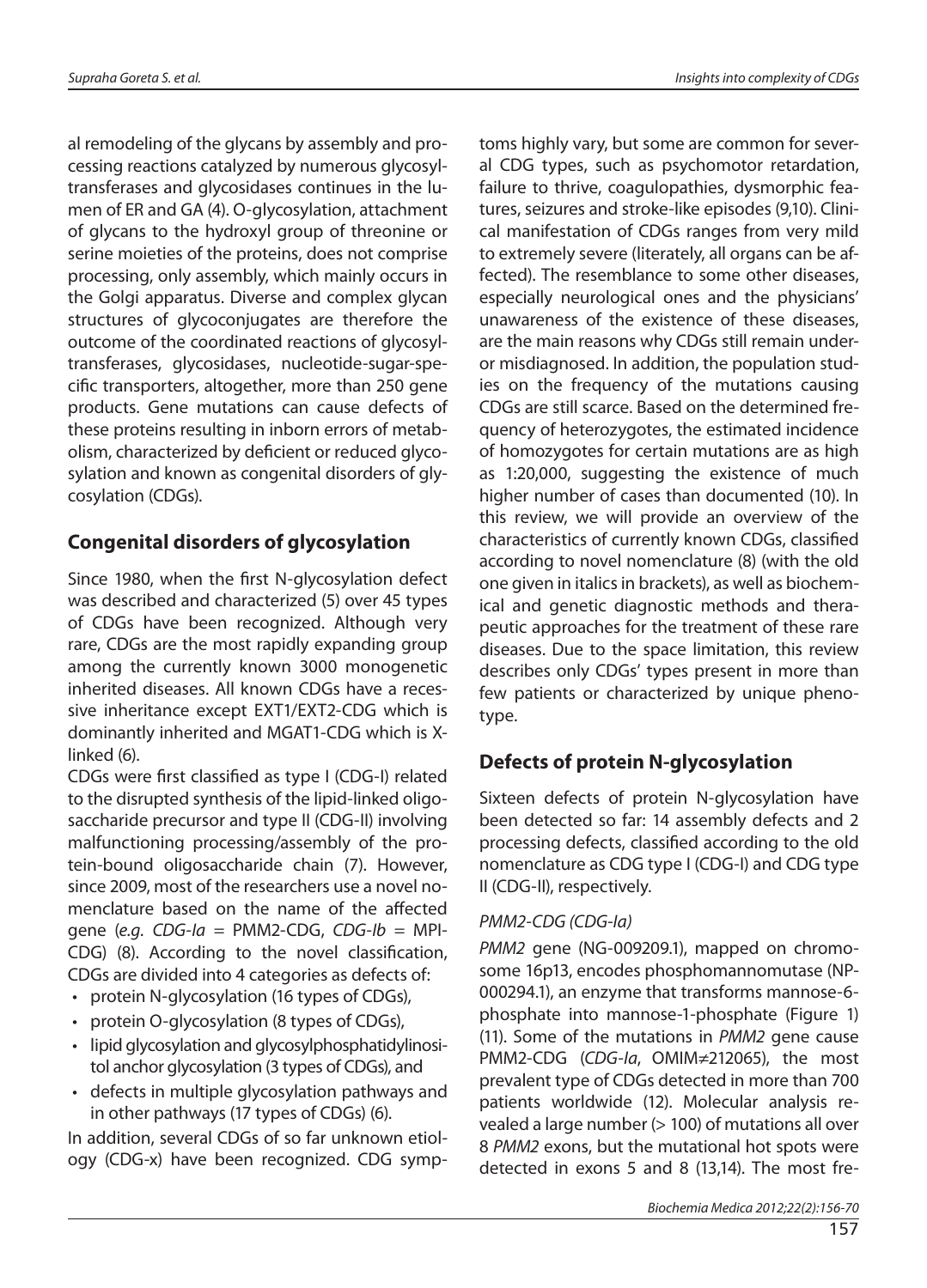quent mutations known by now, p.R141H and p. F119L, both caused by a single base mutation, c.422G>A (rs28936415) and c.357C>A (rs80338701), respectively (15), are located in exon 5. p.R141H has never been observed in the homozygous form, thus being considered lethal (15). Interestingly, PMM2-CDG patients (heterozygotes for p.R141H) have 0-10% of normal PMM2 activity in fibroblasts and leukocytes while their asymptomatic parents, who are also heterozygotes have approximately 50% residual activity of PMM2 enzyme. It seems that compound heterozygosity for p.R141H and some other mutations in PMM2 gene (e.g. p.F119L) is responsible for the decreased PMM2 activity, inadequate for normal glycosylation. Mutation p. F119L itself is very mild, but mentioned compound heterozygosity for p.R141H and p.F119L mutations is the most frequent genotype of CDG-Ia, accounting for 27% of 249 patients from 23 countries (16). Numerous other mutations all over the PMM2 gene also come in different combinations, and the resulting compound heterozygosity leads to more or less severe manifestations of PMM2-CDG.

Clinical presentation and course of PMM2-CDG are highly variable, and range from death in the early childhood due to severe infections, liver insufficiency, or cardiomyopathy (10,17) to mildly affected adults (18). When manifested at birth PMM2- CDG is usually severe multi-organ disease characterized by strong dysfunction of central and peripheral nervous system (19,20). Common features, although not necessarily present in neonates with PMM2-CDG, are inverted nipples, unusual subcutaneous fat, thin upper lip and often muscular hypotonia (21).

#### MPI-CDG (CDG-Ib)

MPI-CDG (OMIM≠602579) arises due to the deficiency in mannosephosphate isomerase (MPI, NP-002426.1), also known as phosphomannose isomerase (PMI), an enzyme which catalyzes the formation of mannose-6-phosphate from fructose-6-phosphate (Figure 1) (22). It is encoded by MPI gene (NG\_008921.1), in which eighteen mutations have been detected by now; 15 point mutations, one splicing defect and two frameshift causing mutations.

Clinical presentation of this disease is unique among CDGs due to the fact that neurological symptoms are usually absent. Gastrointestinal tract and the liver are mainly affected and symptoms usually comprise vomiting, diarrhea, gastrointestinal bleeding, protein-losing enteropathy and hepatomegaly. Additionally, in more severe cases, hypoglycemia, coagulopathy, as well as thrombotic events (protein C and S deficiency, low antithrombin III levels) can be observed. Interestingly, MPI-CDG is one of a few CDGs which can be effectively treated by oral administration of mannose. Since it is potentially lethal, it is of utmost importance to examine patients with inexplicable coagulopathies, intestinal protein loss or hypoglycemia for this disorder.

#### ALG6-CDG (CDG-Ic)

The second most frequent type of CDGs is ALG6- CDG (OMIM #603147), clinically characterized by psychomotor retardation, dysmorphic features, muscular hypotonia, seizures and epilepsy (23-26). Psychomotor development is less retarded than in PMM2-CDG and ALG6-CDG could be in general considered as a milder type of CDG. It is caused by mutations in ALG6 gene (NG\_008925) that encodes dolichyl-P-glucose: mannose<sub>o</sub>-N-acetyl glucosamine<sub>2</sub>-pyrophosphate-dolichyl (Dol-P-Glc:Man<sub>9</sub>GlcNAc<sub>2</sub>-P-P-Dol) α-1,3 glucosyltransferase (NP\_037471.2), an enzyme that participates in the formation of the lipid-linked oligosaccharide precursor of N-linked glycosylation (Figure 1) (27- 29). At least 30 patients were identified worldwide (12), which were affected by one of twenty one mutations described so far; sixteen point mutations, one insertion and four deletions (including a large deletion enclosing the complete ALG6 gene). The most common mutation in ALG6 gene causing ALG6-CDG is c.998C>T resulting in p.A333V substitution (23,27). However, recent case of 11-year old Saudi Arabian boy with dilated cardiomyopathy which revealed a novel c.482A>G (p.Y161C) mutation, suggests that CDG should be considered in the differential diagnosis of unexplained cardiomyopathy (30).

Two point mutations c.391T>C in exon 5 and c.911T>C in exon 10 resulting in p.Y131H and p.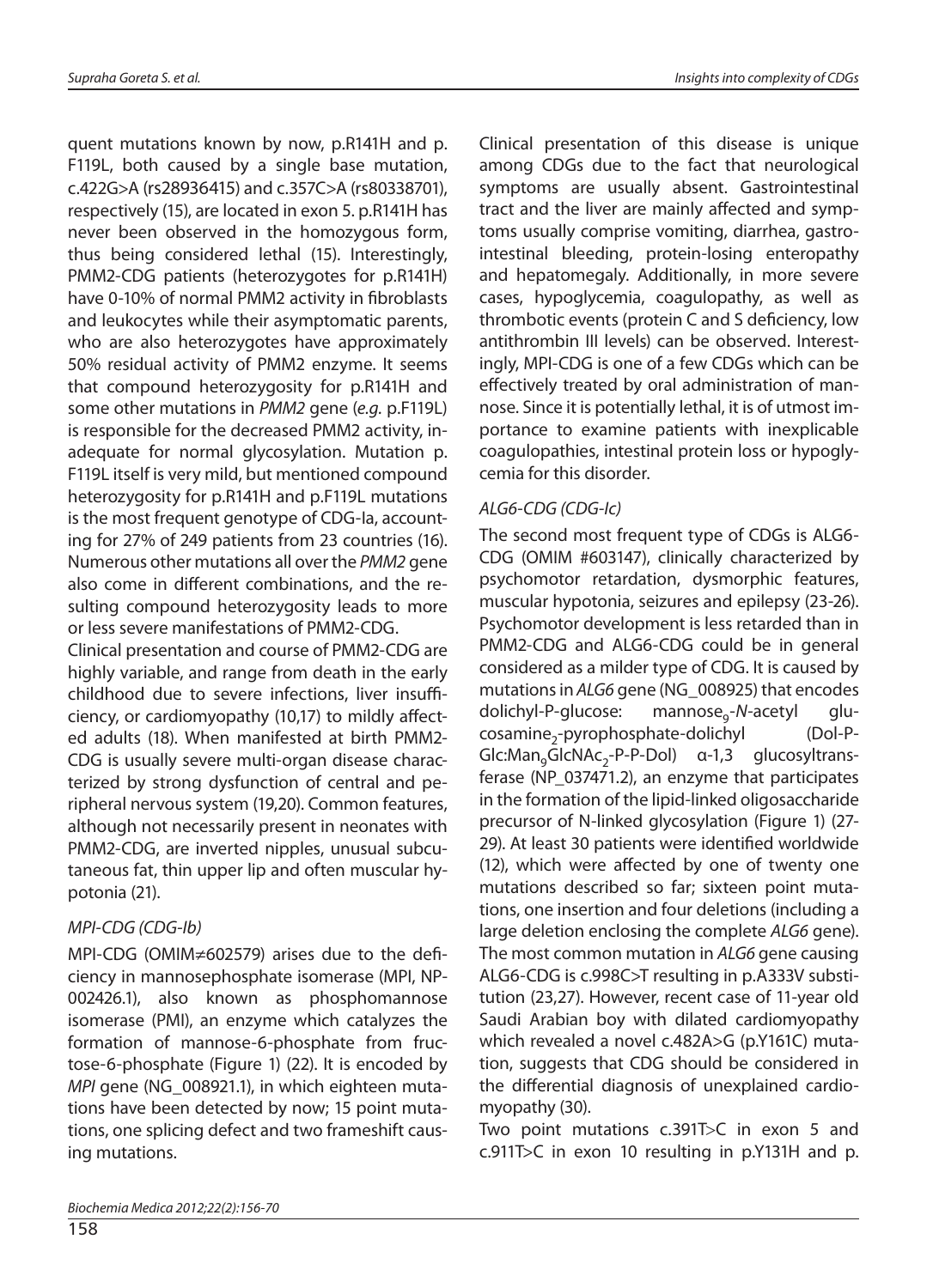

**FIGURE 1.** N-linked glycan biosynthetic pathway and defects of protein N-glycosylation.

Mannose-6-phosphate (Man-6-P) is generated from the fructose-6-phosphate (Fru-6-P) and converted to mannose-1-phosphate (Man-1-P). Activated mannose (Man) and activated N-acetylglucosamine (GlcNAc) are used to build the lipid-linked oligosaccharide (LLO) precursor, which is assembled on the activated dolichol on the endoplasmic reticulum (ER) membrane and flipped into the ER lumen. Further extension yields oligosaccharide consisting of 2 GlcNAc, 9 Man and 3 glucoses (Glc) which is transferred onto asparagines residues of the polypeptide. Additional trimming and processing of oligosaccharide continues in the Golgi apparatus (GA). CDGs are named according to novel nomenclature, with the abbreviated old names give in brackets. Fru – fructose; Man – mannose; GDP – guanidine diphosphate; UDP – uridine diphosphate; OST – oligosaccharyltransferase.

F304S, respectively, although assumed being single nucleotide polymorphisms (rs35383149 and rs17856039) (31,32) are particularly interesting. It was shown that p.F304S polymorphism may exacerbate the clinical outcome of other CDGs, especially in severely affected patients (33). For the p. Y131H substitution it is still unclear whether the homozygous form c.391C/C is sufficient to cause the disease or some additional genetic alteration has to be present (31). We have recently shown that the frequency of heterozygotes in Croatian population is 3 times higher (6.7%) than in US population (2.1%), the only one screened for p.Y131H until now (31,34). The obtained results suggest the incidence of homozygotes for p.Y131H 1 in 1000 in

Croatian population, but up today no patient with ALG6-CDG has been detected in Croatia (34).

#### ALG3-CDG (CDG-Id)

ALG3-CDG (OMIM#601110) is caused by a defect of mannosyltransferase VI, an enzyme involved in completing of the LLO structure  $Glc_2M$ an<sub>o</sub> $Glc$ NAc<sub>2</sub>-P-P-Dol (NP\_001006942.1) (Figure 1). All six patients described so far have displayed a slowly progressive encephalopathy with microcephaly, severe psychomotor retardation and epileptic seizures (35).

#### ALG12-CDG (CDG-Ig)

ALG12-CDG (OMIM #607143) is caused by a defect of another mannosyltransferase participating in fi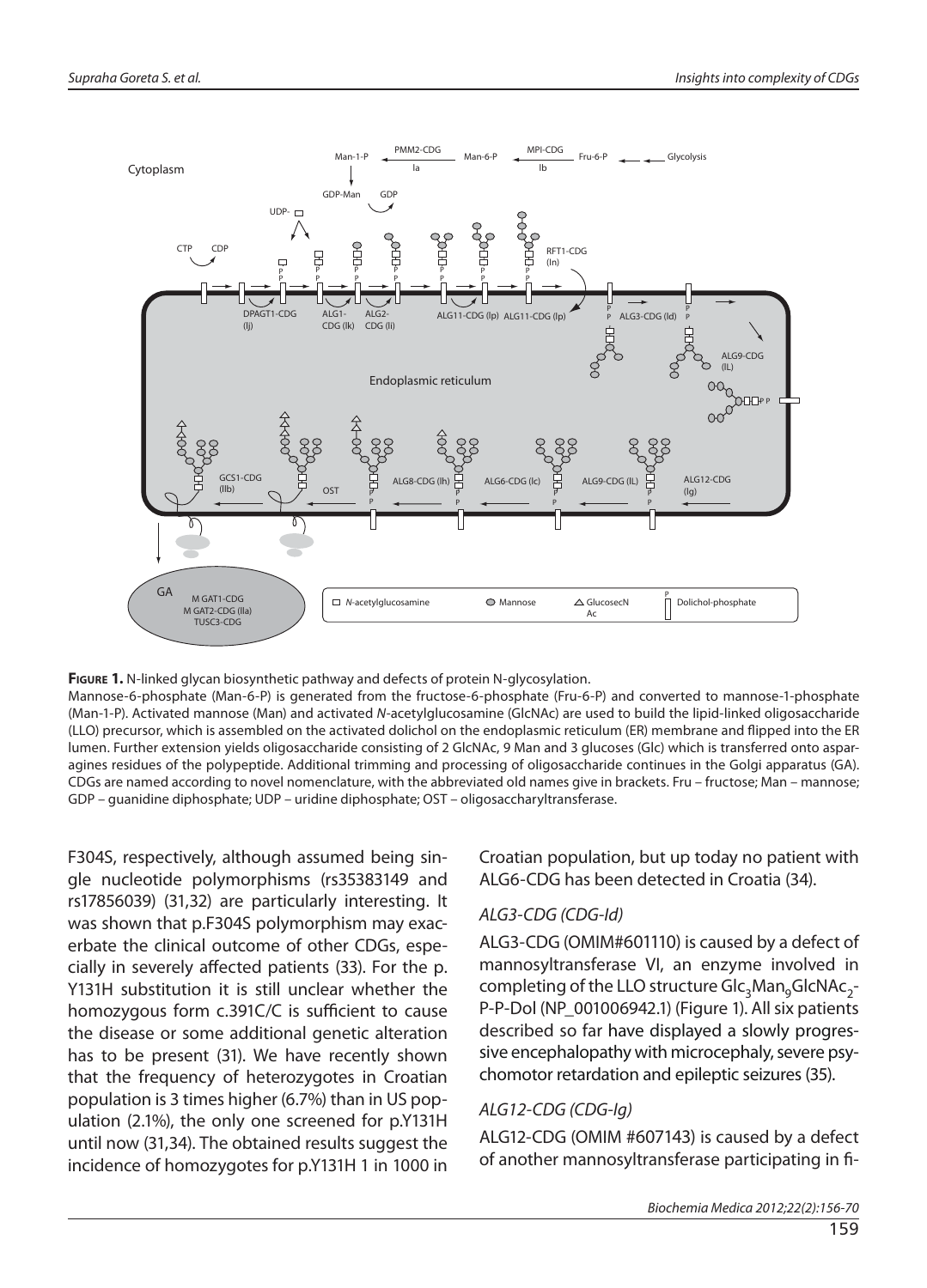nalizing of LLO - mannosyltransferase VIII (NP\_077010.1) (Figure 1) (36). All six patients described so far, exhibited various combination of common CDG symptoms.

#### ALG8-CDG (CDG-Ih)

ALG8-CDG (OMIM#608104), caused by the deficiency of glucosyltransferase II (NP\_001007028.1), participating in one of the last steps of LLO formation (Figure 1), was recognized in five patients. Three of them exhibited severe clinical picture with multiorgan failure, while in two others milder symptoms were observed (37).

#### ALG1-CDG (CDG-Ik)

ALG1-CDG (OMIM #608540) is caused by the deficiency of mannosyltransferase (NP\_061982.3) due to the mutations in ALG1 gene (NG\_009202.1). This enzyme catalyses addition of the first mannose during formation of the pyrophosphate-linked seven sugar glycan structure (Man<sub>5</sub>GlcNAc<sub>2</sub>-P-P-Dol) (Figure 1). Up today, it was diagnosed in four patients with epilepsy, cardiomyopathy, hypogonadism and severe psychomotor retardation (38).

#### RFT1-CDG (CDG-In)

RFT1-CDG (OMIM#612015), the first CDG recognized to be associated with sensorineural deafness, was described in six patients so far. RFT1  $(NP_443091.1)$ , a flippase encoded by the RFT1 gene (NG\_009203.1), is involved in the transfer of  $Man_{5}GlcNAc_{2}-P-P-Dol$  from the cytoplasmic to the luminal side of the endoplasmic reticulum (Figure 1) (39).

In addition, there are three other CDGs related to the defects of protein N-glycosylation: TUSC3- CDG, MGAT1-CDG and MGAT2-CDG (CDG-IIa) (Fig. 1). TUSC3-CDG and MGAT1-CDG are related to the defects in the subunits of the oligosaccharyltransferase complex, and both are manifested as nonsyndromic mental retardation. Unlike the other known CDGs, MGAT1-CDG is X-linked disorder. MGAT2-CDG reflects impaired N-acetylglucosaminyltransferase II, an enzyme involved in N-glycan processing.

## **Defects of protein O-glycosylation**

CDGs related to the defects of protein O-glycosylation comprise six disorders: EXT1/EXT2-CDG and B4GALT/-CDG (defects in the synthesis of O-xylosylglycans), GALNT3-CDG (defect in the synthesis of O-N-acetylgalactosaminylglycans), SLC35D1-CDG (defect in the O-xylosyl/N-acetylgalactosaminyl/ glycans), POMT1/ POMT2-CDG and POMGNT-CDG (defects in the synthesis of O-mannosylglycan core previously known as Walker-Warburg syndrome and muscle-eye-brain disorder, respectively) and SCDO3-CDG and B3GALTL-CDG (defects in the synthesis of O-fucosylglycans). EXT1/EXT2-CDG will be briefly discussed because of its characteristic features distinguished from other CDG types and its prevalence.

#### EXT1/EXT2-CDG

EXT1/EXT2-CDG (OMIM#133700/133701), also called hereditary multiple osteochondroma (MO) is the only CDG with autosomal dominant inheritance. It is a monosystemic CDG characterized by formation of benign osteochondromas at the ends of long bones in childhood, which, in some cases, can become malignant lesions resulting in osteosarcomas and chondrosarcomas in adult age. Hereditary multiple osteochondromas are usually caused by various mutations in EXT1 or EXT2 genes or in other homologous EXTL genes, while large genomic deletions in EXT1 or EXT2 are responsible for up to 8% of the cases (40). All members of this multigene family encode gylcosyltransferases involved in the adhesion and/or polymerization of heparin sulfate (HS) chains at HS proteoglycans. EXT1 and EXT2 form heterooligomeric protein complex, which in GA catalyses addition of Nacetylglucosamine and glucuronic acid, thus elongating HS-chains. With more than 900 affected patients (41), EXT1/EXT2-CDG represents one of the most frequent CDGs, and according to the novel nomenclature it significantly increased the total number of CDGs previously estimated to be about 1000. In addition, the estimated incidence of 1/50 000 in Western population (42,43), is expected to be an underestimation because of many patients with very mild symptoms that are often not identified.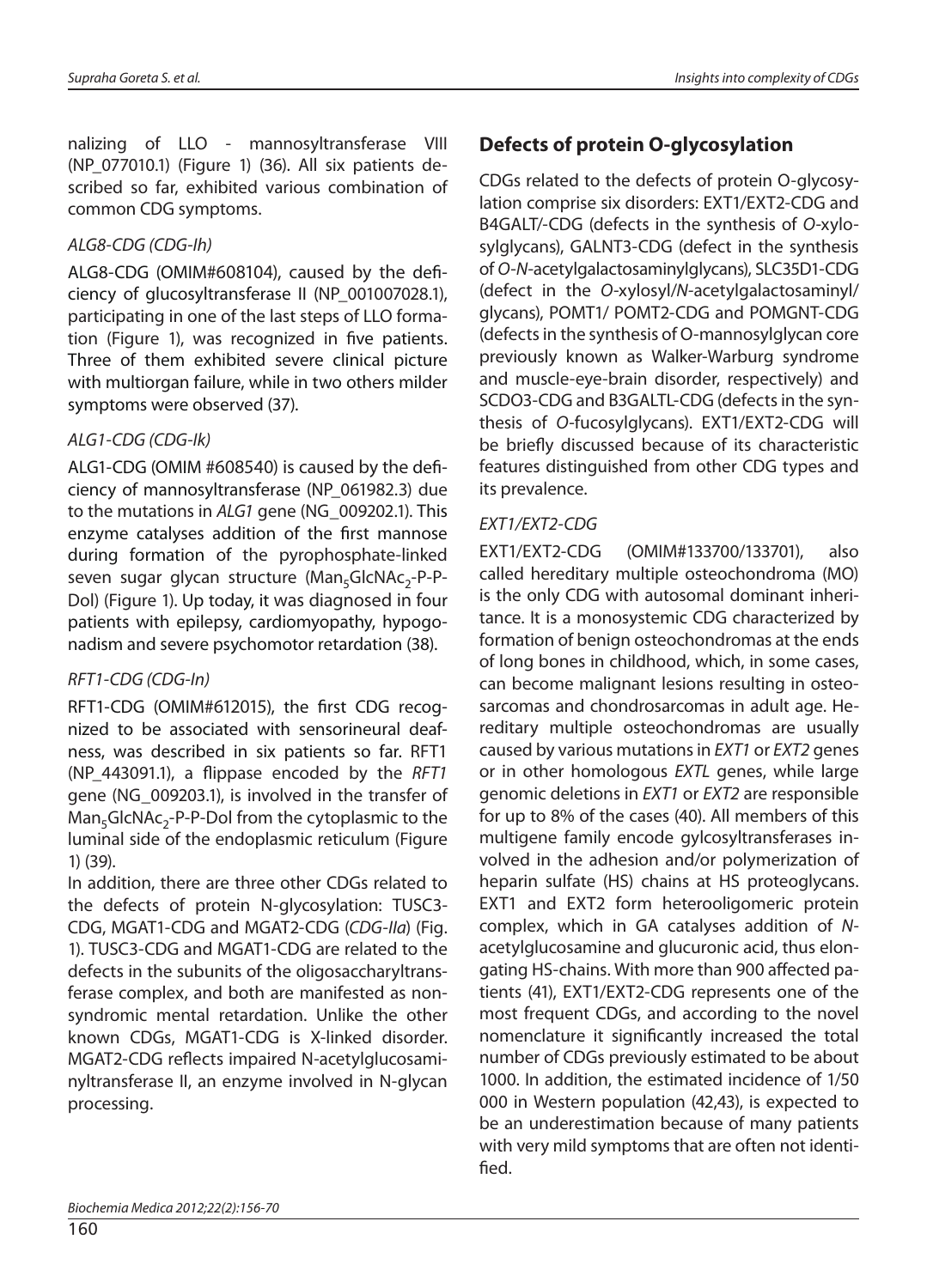## **Defects of glycosphingolipid and GPI-anchor glycosylation**

This group of defects comprises tree disorders: PIGM-CDG, PIGMV-CDG (caused by the defects of the first and the second mannosyl-transferases in the GPI-anchor biosynthesis pathway, respectively) and SIA9-CDG (Amish infantile epilepsy) caused by the defect of GM3 synthase, a sialyltransferase, which catalyses the initial step in the biosynthesis of complex gangliosides.

## **Defects of multiple glycosylation and other pathways**

Many of the defects which were previously included in CDG nomenclature are in fact not limited to the N- or O-glycosylation pathways, and their manifestations are due to the defects in other pathways involved in carbohydrate metabolism. CMP-sialic acid transporter (SLC35A1) deficiency of which was related to CDG-IIf (OMIM#603585) and the GDP-fucose transporter (SLC35C1) (previously being related to CDG-IIc, OMIM#266265) are examples of the proteins affecting multiple glycosylation pathways. DK1-CDG (CDG-Im) (OMIM#610768) is also a good example, because dolichol kinase 1 provides a substrate for N- and O-linked glycans, GPI anchors and C- and O-mannosylation and in that way impairs multiple pathways (44). Up today, defects of multiple glycosylation and other pathways comprise 17 defects (8), and some of them are briefly described in the next sessions.

#### COG-CDG

Conserved oligomeric Golgi (COG) complex is a large, eight-subunits (Cog1-Cog8) complex which plays a key role in protein transport between ER and Golgi and within Golgi (10). Complex is organized into two substructures; lobe A contains Cog 2-4 and lobe B Cog 5-7 (45,46), while Cog1 and Cog8 bridge those lobes. Six COG-CDG types in 10 patients have been identified so far (47,48). In addition, cutis laxa syndrome, a rare skin disorder characterized by wrinkled skin due to defective synthesis of elastic fibers and other proteins of the extracellular matrix, has been described as COG7- CDG (OMIM#608779) (49). Common features of COG-CDGs are dysmorphy, hypotonia, feeding problems, growth retardation and cerebral atrophy. COG complex is probably not only involved in glycosylation but also in other cellular functions, so it was proposed the COG defects to be called the ˝CDG-plus˝ (12).

## ATP6V0A2-CDG (OMIM#611716)

This disorder could be considered as another "CDG-plus" defect. Although laboratory findings of type 2 pattern on transferrin isoelectrofocusing (Tf-IEF), abnormal isoelectrofocusing of apolipoprotein C-III (apoC-III), and abnormal mass spectrometry of glycans of total serum proteins could be ascribed to the classical CDG type II caused by defects of enzymes involved in glycan processing (50,51), the cause of glycosylation disturbance lies in defects of  $\alpha$ -subunit of the vesicular ATPase H<sup>+</sup>pump. It seems that disturbed H<sup>+</sup> concentration in vesicules affects proper processing of glycans. All patients have generalized cutis laxa at birth, but ophtalmological abnormalities and delayed motor development that improves with age were also described (49).

#### SLC35C1-CDG (CDG-IIc)

This disease (OMIM#266265), also known as Leukocyte Adhesion Deficiency type II (LAD II) syndrome (CDG-IIc), is caused by defective GDP-fucose transporter (SLC35C1; NG\_009875.1; NP\_060859.4), which leads to the lack of fucosylated selectin ligands and, consequently, to the developmental defects and immunodeficiency (52). Patients with SLC35C1-CDG also exhibit strong mental and growth retardation.

## B4GALT1-CDG (CDG-IId)

B4GALT1-CDG (OMIM 607091) is delineated to a deficiency of β1,4-galactosyltransferase (E.C.2.4.1.38) (53). Typical clinical presentations are Dandy-Walker malformation and myopathy. MAL-DI analysis of transferrin N-linked glycans revealed the presence of species lacking both the terminal sialic acids and galactose residues (54).

## **Laboratory diagnostics**

Because of high variety of CDG symptoms and the resemblance to other diseases, diagnosis of CDG is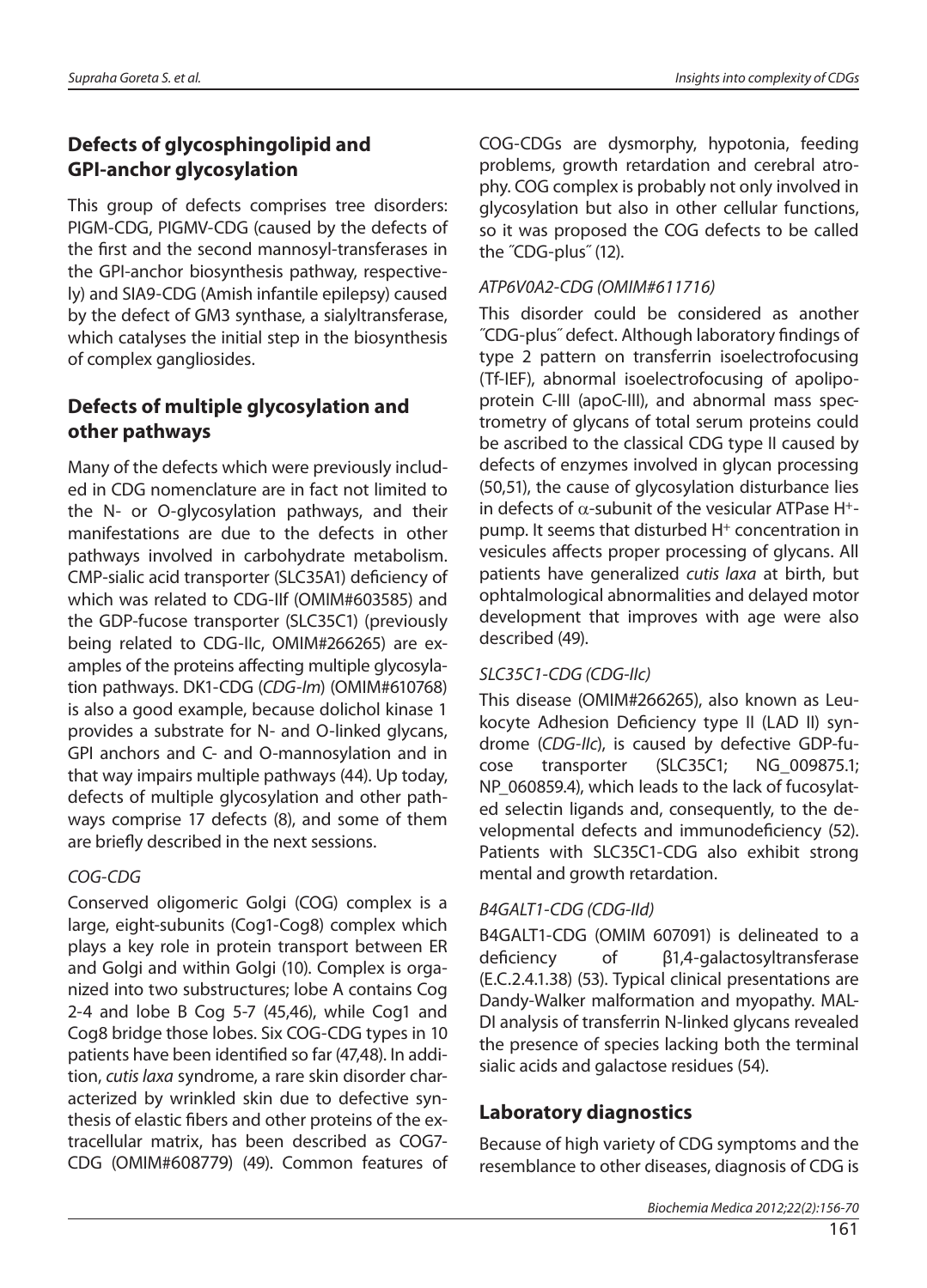very demanding. Thus, a suspicion on CDG should arise in a case of any unexplained neurological syndrome, particularly when associated with other organ disease, as well as in any unexplained syndrome without obvious neurological symptoms. Therefore, clinical features such as syndromic fat pads and/or inverted nipples, chronic diarrhea, liver fibrosis, ichtiosis syndrome, different neurosyndomatic conditions (e.g. cataract, sensorineural deafness, radio-ulnar synostosis, recurrent infections), syndromic cardiomyopathy are for certain the conditions in which suspicion on CDG should arise (6). In that sense, laboratory analysis could be very helpful, although no specific tests are available yet. In general, four approaches can be applied: glycans analyses, measurements of enzyme activities and metabolites, classical biochemical analyses, and molecular diagnostics. At the moment, there is no algorithm recommended by any professional organization, and majority of the reported studies and case reports are outcomes of personal and scientific approach of physicians, usually performed in collaboration with the scientific groups focused on CDGs. However, according to Jaeken (12), some general guidelines can be proposed (Figure 2). The first step in laboratory diagnostics should unquestionably be isoelectric focusing (IEF) of serum transferrin (Tf) which provides valuable data for diagnostic of CDGs caused by impaired N-glycosylation. If the obtained pattern is abnormal, possible other causes e.g. transferrin mutants, galactosemia or hereditary fructose intolerance should be excluded. Depending on the obtained pattern (type 1 – CDG-Ix or type 2 – CDG-IIx) further analyses should be performed. In the case of Tf IEF type 1 pattern, enzymatic activity of PMM2 and MIP in fibroblasts or leukocytes should be determined. If their activities are normal, the analysis of dolichol-linked oligosaccharide (LLO) should be the next step. Higher quantity of glycan intermediate(s) implies measurement of particular enzyme activity or mutation analyses. If Tf IEF has showed type 2 pattern, direct analysis of transferrin glycans and IEF of apolipoprotein C-III



**FIGURE 2.** Schematic illustration of the strategy for CDG laboratory diagnostics (for N-glycosylation, core 1 mucin-type O-glycosylation and combined N- and O-glycosylation disorders). IEF – isolectric focusing; Tf – transferrin, ApoC-III apolipoprotein C-III).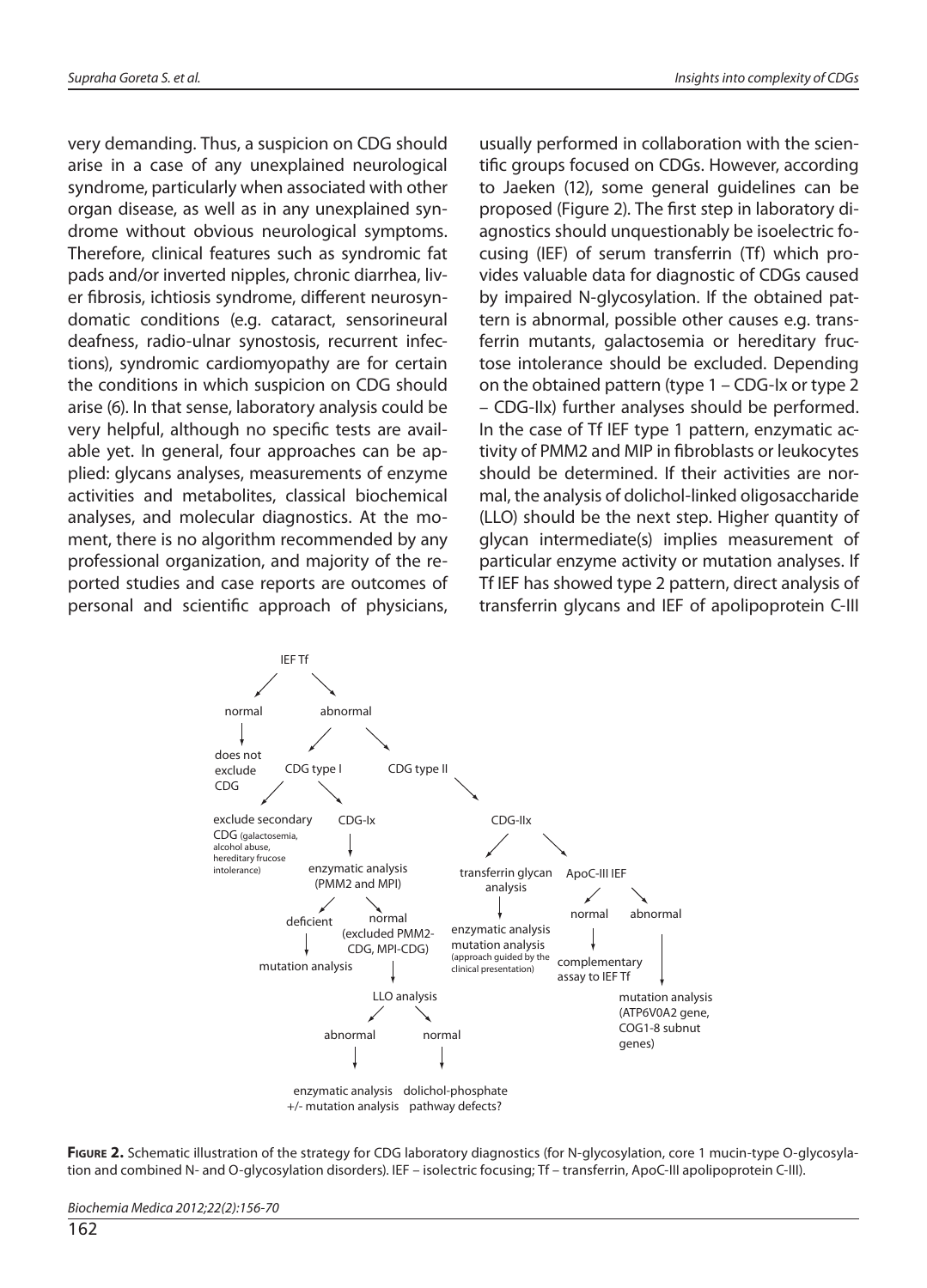should be performed. The finding of specific transferrin glycans profiles could give a clue on impaired enzyme, but it usually results reveal just a reduced sialylation or galactosylation. In these cases, further steps in laboratory diagnostics should be chosen in accordance with specific clinical manifestations. However, in some CDGs in which Tf IEF pattern is normal, as well as Apo C-III IEF pattern, mutation analyses remain the only choice.

#### Glycan analysis

All CDGs are associated with at least in some extent by changes of glycosylation. This is why the analyses of glycans emerge as the most promising screening approach. Yet, lack of a reliable, user friendly screening method, which could detect specific glycosylation changes of particular CDG, implies the use of some less specific, but still useful approaches.

The simplest and still wildly used methods for CDG screening are isoelectric focusing (IEF) of transferrin (Tf) and apolipoprotein C-III (ApoC-III) for Nand O-glycan synthesis defects, respectively. Plasma transferrin usually carries 2 complex-type biantennary N-glycans with terminal sialic acids (usually 4) (Figure 3). Since terminal residues and the branching of N-glycans are variable, several isoforms of transferrin can be distinguished in healthy individuals: tetrasialo-transferrin as a dominant fraction and small amounts of mono-, di-, tri-, penta- and occasionally hexasialotransferrins. ApoC-III is a plasma protein containing one core 1 mucintype O-glycan. Three isoforms of ApoC-III can be distinguished, ApoC-III0, ApoC-III1, and ApoC-III2, for which the isoform number, as in transferrin, is the number of sialic acid residues attached to the core 1 mucin-type O-glycan. Because sialic acid has a negative charge, the IEF patterns of hyposialylated transferrin and ApoC-III show a cathodal shift that can be caused either by structural glycan changes or by a different number of glycans. Thus, CDG type I is associated with an increase of asialoand disialotransferrin bands, while CDG type II shows an increase of mono and/or trisialotransferrin. However, some other conditions, such as uncontrolled galactosaemia, fructose intolerance and alcoholism, can also be associated with altered transferrin glycosylation. Additionally, several transferrin gene polymorphisms result in a shifted IEF pattern, caused by the differences in the transferrin aminoacid composition (55,56). Furthermore, some CDG types cannot be identified by transferrin IEF analysis because in some of them transferrin sialylation is not altered  $e.g.$  deficiency of GLS1 (CDG-IIb), SLC35C1 (CDG-IIc), one of the two Golgi GDP-fucose transporters, and TUSC3-CDG. Finally,



FIGURE 3. Schematic illustration of transferrin isoforms. Oligosacharrides of normal transferrin (Tf) have most usually four sialic acids (tetrasialotransferrin) (Ctrl - control, line 1), but in CDG patients the IEF of serum transferrin reveals additional bands as results of different structural alterations. In CDG type I patients shows abnormal pattern of disialo- and asialotransferrin (CDG-I, line 2). In CDG-II patients there are combinations of elevated asialo-, disialo, trisialo and monosialo-Tf fractions (CDG-type II, line 3). Structural illustrations of the major typical isoforms are given on the right side of the picture.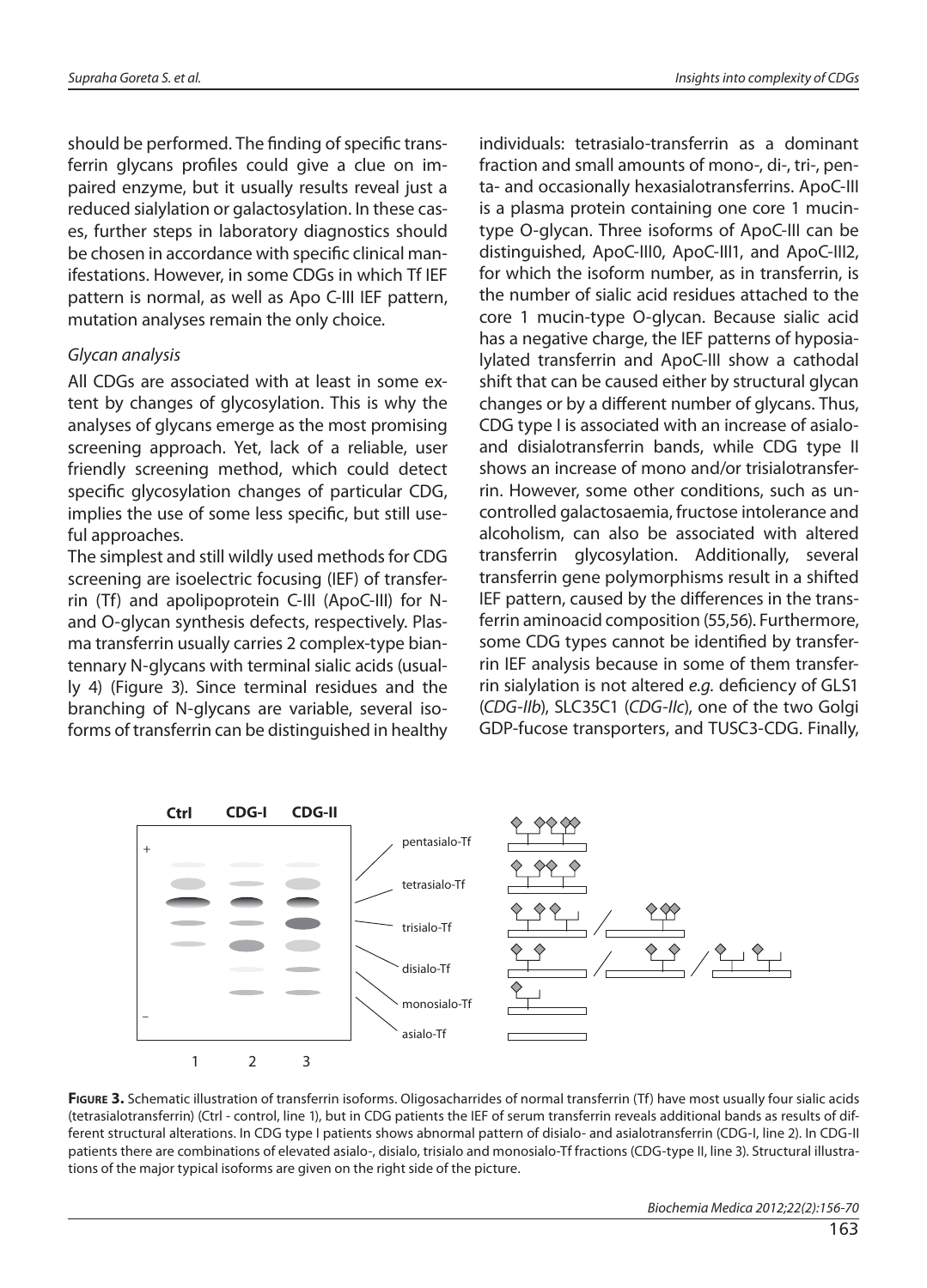IEF is laborious, time-consuming technique, and not suitable for automation or accurate quantification, so during last two decades high-performance liquid chromatography (HPLC) (57) and capillary zone electrophoresis (CZE) (58) have been applied for diagnostics of CDGs. They enabled detection of altered and even abnormal patterns, which might be missed by transferrin IEF (59), though some disadvantages such as column cost and frequent and complex column regeneration are still present. Additional improvement of CDG diagnostics was achieved by the employment of mass spectrometric (MS) analyses (54,60,61). Because of high specificity and sensitivity of MS, and possibility to be fully automated, different kinds of MS found the application in CDG diagnostics, e.g. ESI-MS (electrospray ionization MS) of transferrin (62), MALDI-TOF MS (matrix-assisted laser desorption/ ionization time-of-flight MS) of transferrin and  $α-1$ antitrypsin (63) as well as isolated serum N-linked (64) and O-linked glycans (65) and its variation - SELDI-TOF-MS (surface-enhanced laser desorption/ionization TOF MS) (66). Next generation of glycan analysis techniques will provide new opportunities for identification of novel glycosylation defects, especially those which could not be iden-

# tified by classical methods.

Measurements of enzyme activities and metabolites Impaired glycosylation is a result of deficient or absent enzyme or transporter activity, thus direct measurement of these parameters represents the most accurate parameters for CDGs diagnostics. Unfortunately, availability of these methods is limited, and the analyses can be performed in only few laboratories in the world. Yet, measurement of phosphomannomutase 2 (PMM2) activity in fibroblasts or leukocytes should be the first choice when CDG is suspected, since PMM2-CDG is the most frequent CDG. In the case of solely hepatointestinal clinical symptoms, mannosephosphate isomerase (MPI) measurements should be performed. Normal activities of the mentioned enzymes indicate further analysis of the lipid-linked oligosaccharides (LLO) in fibroblasts or other assays to identify known or unknown CDG defect. Many CDGs are characterized by accumulation of the specific intermediate structures, mainly sub-

```
Biochemia Medica 2012;22(2):156-70
```
strates of the deficient enzyme in fibroblasts (e.g.  $Glc<sub>1</sub>Man<sub>9</sub>GlcNAc<sub>2</sub>-P-P-Dol$ ) in ALG8-CDG (37),  $\text{Man}_5\text{GICNAC}_2$ -P-P-Dol in RFT1-CDG (39), Glc<sub>1</sub>Man<sub>9-</sub>  $GlcNAc<sub>2</sub>-P-P-Dol$  in ALG1-CDG (67), or serum (e.g. lactosylceramide in SIAT9-CDG (68).

### Biochemical analysis

There are also some standard biochemical tests which can contribute to the diagnostics of particular CDGs. Thus, low plasma cholesterol concentration and cholinesterase activity with proteinuria are common characteristics of PMM2-CDG. MPI-CDG is usually associated with high aminotransferases activities (24), while CDGs previously classified as type II are characterized by increased aspartate aminotransferase (AST) and normal alanine aminotransferase (ALT) activity but CDGs type-I are not (69). PIGV is characterized by hyperposphatasia (70), while high plasma transferrin concentration and thrombocytopenia have been also seen in various cases (20). All these finding are not surprising since many proteins, especially membrane and secreted ones are glycosylated and glycans highly affect their structure and consequently function, as well as localization and secretion.

#### Molecular diagnostics

Molecular basis of most of all known CDGs has been elucidated. In many cases, not only one, two or several, but over 100 mutations are known to be related to particular CDG (e.g. in PMM2 gene). Mutations can be identified by simple single-strand conformational polymorphism analysis (SSCP) (71,72), restriction fragment length polymorphism (RFLP) (32), real time-polymerase chain reaction (PCR) (34), and DNA sequencing (73,74). Compound heterozygous or homozygous mutations in the coding sequence, but also in promoters, introns and splice junctions, as well as deletions of a whole region, can be confirmed at the genomic level. In addition, in some cases sequencing of the entire gene including all exons, introns and promoters is required. Thus, it is obvious that molecular diagnostic is valuable approach for a confirmation of the presence of the mutation(s) in the particular gene(s), but primarily when suspicion on CDG is established based on clinical symptoms and other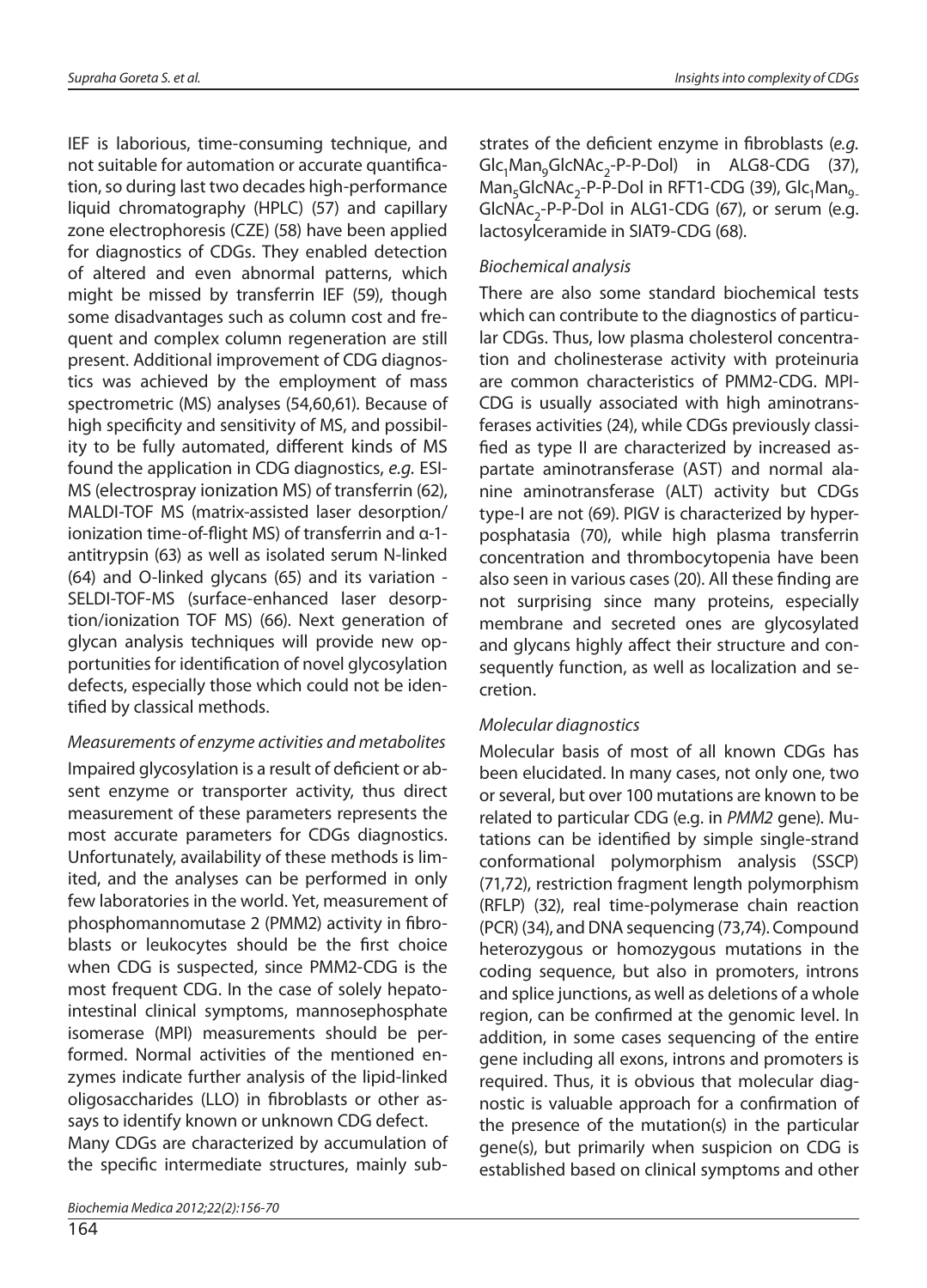laboratory analyses. Even then, several suspected genes have to be analyzed to identify and characterize mutation(s) which cause the impaired protein/enzyme functionality and consequently the disease. Genetic testing approach can be also applied for screening for the mutation carriers in the population studies. This is why the development of novel, cheap, fast and user friendly screening methods, which can be applied on small quantity of sample, is of utmost importance (75,76).

#### Prenatal diagnosis

Prenatal diagnostics of CDGs is also available and it can be performed in few genetic centers in Europe and USA, especially for the individuals coming from the families with higher risk for CDGs. However, until today, prenatal diagnostics has principally been applied in the cases of the suspicion on PPM2-CDG, although it can be performed for some other CDGs on the request, but only in the research laboratories.

If both parents have already been identified as carriers of a recessive gene involved in CDG pathway, chorionic villous sampling or amniocentesis should be offered. Prenatal diagnostics can be performed by analyzing the activity of the particular enzyme in fibroblasts, leukocytes or lymphocytes of the proband or in the leukocytes of the parents, or screening for mutations in the specific gene (77). It is worth to point out that prenatal diagnoses are also made according to CDG subtype. PMM2-CDG, deficiency of phosphomannomutase 2, can also be detected in cultured trophoblasts and amniocytes from the affected fetus. However, prenatal diagnosis by enzyme assay can give false positive results because of the low values of the enzyme in poorly growing amniocytes when the fetus is not affected. Therefore, prenatal testing should only be offered to the families where mutations in the PMM2 gene are known, since DNA analysis is the most reliable method. It is important to know that prenatal diagnostics for PMM2-CDG cannot be performed by Tf IEF or any other assay that would determine the glycosylation of proteins in the fetus (78).

Due to the severity of the disease, prenatal diagnostic services based on combined mutation and linkage analysis with polymorphic markers are often required (79,80).

#### **Therapy**

The therapy for only three (MPI-CDG (CDG-Ib), SLC35C1-CDG (CDG-IIc) and PIGM-CDG) of almost 50 known CDG defects is available so far. Yet, lot of efforts is putting in mouse models which were shown to be very useful not only in the studies of molecular basis of these diseases (21,81), but also in the therapeutic studies (82).

#### MPI-CDG (CDG-Ib)

Defect of mannosephosphate isomerase which blocks the endogenous mannose formation from glucose (Figure 2), can be overcome by oral administration of mannose (83). Oral mannose supply bypasses the enzymatic block using alternative way catalysed by hexokinase (Figure 4) and leads to the significant metabolic normalization and disappearance of symptoms. With such therapy patients usually can live normally. If oral intake of mannose is not possible, mannose should be applied intravenously, yet life-threatening central nervous system disturbances can occur, probably because of intracellular energy failure. Clinical symptoms of such energy deficiency should be treated early and aggressively (84).



**FIGURE 4.** Mannose metabolic pathway. Mannose-6-phosphate (Man-6-P) is mainly generated from fructose-6-phosphate (Fru-6-P) by the action of mannosephosphate isomerase (MPI), or alternatively from mannose by the action of hexokinase (HK). Thus, decreased Man-6-P production due to the MPI deficiency can be restored by the mannose supplementation therapy. Phosphomannomutase (PMM2) converts Man-6-P to Man-1 -P, but since MPI can also catabolizes Man-6-P, supplementary mannose treatment does not improve PMM2-CDG symptoms. Inhibition of MPI activity might provide more Man-6-P and thus overcome low residual activity of PMM2.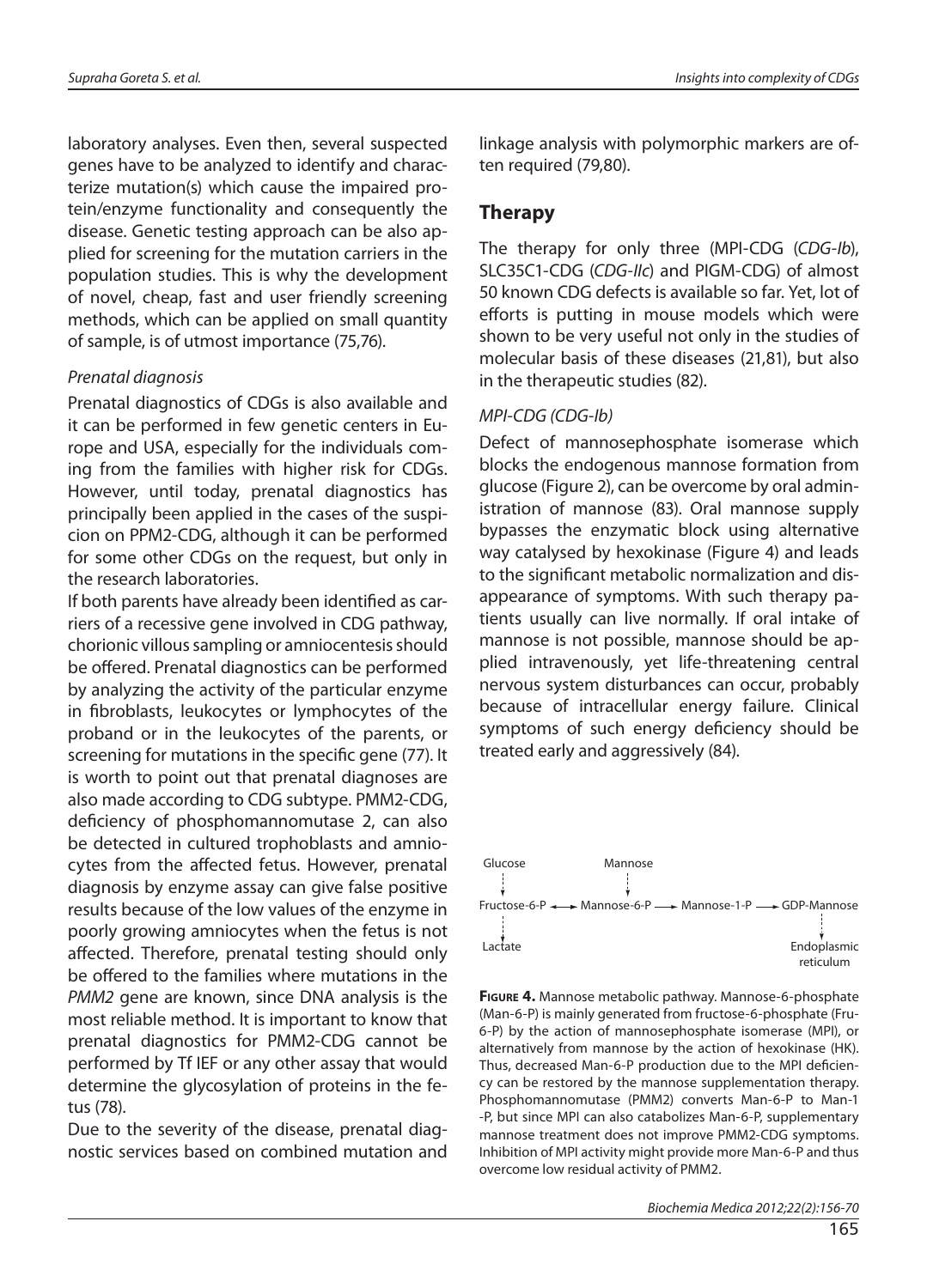#### SLC35C1-CDG (CDG-IIc)

Clinical symptoms of SLC35C1-CDG are the consequences of the defect of GDP-fucose transporter and include immunodeficiency caused by the absence of carbohydrate-based selectin ligands on the surface of neutrophils resulting in recurrent infections with hyperleukocytosis as well as severe psychomotor and mental retardation. In some patients, increased level of fucose achieved by oral supplementation might overcome low affinity of the fucose transporters and in that way result in clinical improvements (85). However, the observations that fucose treatment did not have the effect in some other cases, suggest that the effectiveness of fucose therapy depends on the nature of the mutation (12).

#### PIGM-CDG

Constitutional mutation in the promoter of a housekeeping gene PIGM causes histone hypoacetylation and disruption of binding of SP1 transcription factor, resulting in deficiency of the first mannosyltransferase in the GPI-anchor biosynthesis pathway and consequently low glycosylphosphatidylinositol content (86). PIGM-CDG is characterized by splanchnic vein thrombosis and epilepsy. Treatment with a histone deacetylase inhibitor, butyrate, was proposed as an effective therapy for PIGM-CDG in vitro as well as in vivo, since it was shown to increase PIGM transcription and GPI expression, and is able to cause complete cessation of intractable seizures on one PIGM-CDG patient (87). It may be an effective therapeutic option for other diseases caused by Sp1-dependent hypoacetylation, so further investigations are needed.

Unfortunately, the successful therapy for PMM2- CDG, the most prevalent CDG is not yet available, although many attempts to design the effective therapeutic approach have been undertaken. One of the examples is the application of cell permeable mannose-1-phosphate derivatives that succeeded to restore glycosylation to normal levels, but the half-life of these derivatives was too short (88). In addition, zaragozic acid A, a squalene synthase inhibitor, was shown to be able to improve protein N-glycosylation, by redirecting the flow of the polyisoprene pathway toward dolichol by low-

Biochemia Medica 2012;22(2):156-70

ering cholesterol biosynthesis (89). As mentioned before, deficiency of phosphomannomutase 2 (PMM2) and mannosephospho isomerase (MPI-CDG) reduces the metabolic flux of mannose-6phosphate (Man-6-P) (Figure 2), which results in impaired N-glycosylation. Both enzymes compete for the same substrate, Man-6-P. Mannose supplementation reverses most of the symptoms of MPI-CDG patients, but has no effect on PMM2-CDG patients because Man-6-P is catabolized by MPI. It was recently proposed that inhibition of MPI activity might provide more Man-6-P for glycosylation and possibly help PMM2-CDG patients with residual PMM2 activity (90). Application of a potent MPI inhibitor from the benzoisothiazolone series successfully diverted Man-6-P towards glycosylation in various cell lines including fibroblasts from PMM2-CDG patients and improved N-glycosylation. Hopefully, this novel therapeutic approach will be also effective in clinical trials and beneficial for at least a subset of PMM2-CDG patients.

## **Conclusions and remarks**

Glycobiology is an emerging and one of the most promising fields of biomedicine. Many glycosylation pathways are not yet elucidated and numerous glycan roles wait to be identified. 250 gene products are recognized to be involved in glycosylation pathways, thus it is reasonable to believe that in addition to 45 recognized CDGs many others will be discovered. The biggest breakthrough is expected to be achieved in recognition of defects of lipid glycosylation, dolichol synthesis, proteoglycans, and organ-specific glycosylation pathways, but also in the field of complex genetic disorders where glycosylation is not the main focus of interest yet. Hopefully, enormous efforts put in mouse models of CDGs will also provide new insights and knowledge in the field. Although belonging to the orphan (i.e. rare) diseases group, CDGs also represents a huge challenge for both pharmaceutical industry and scientists who are trying to understand complex synthetic pathways of glycosylation, the most complex modifications of proteins and lipids. In addition, the estimation of thousands undiscovered or misdiagnosed CDG patients alerts on the necessity of the improve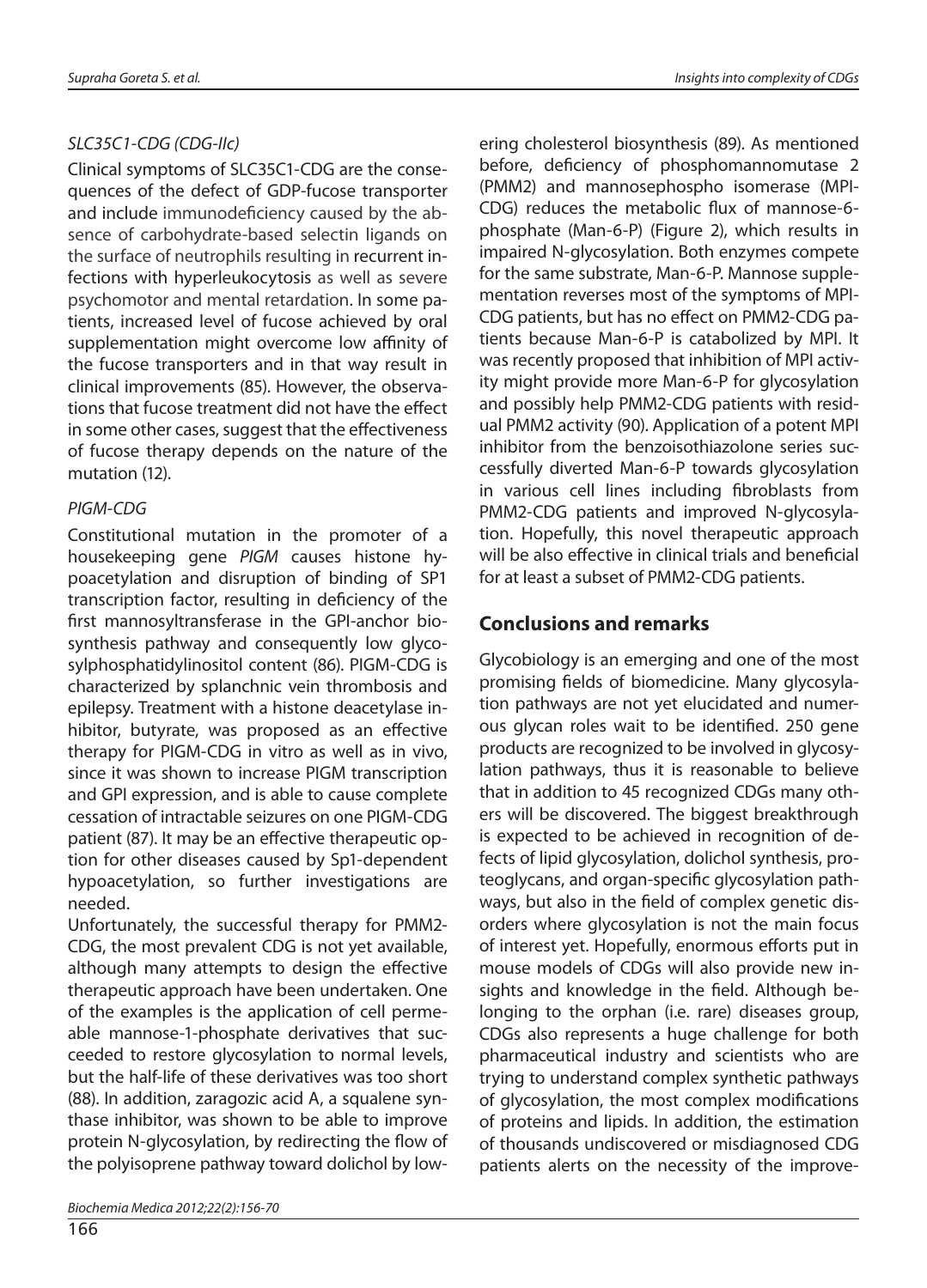ment of clinical awareness of CDGs and development of better biochemical and molecular diagnostics.

#### **References**

- 1. Roth J, Zuber C, Park S, Jang I, Lee Y, Kysela KG, et al. Protein N-glycosylation, protein folding, and protein quality control. Mol Cells 2010;30:497-506.
- 2. Moran AP, Gupta A, Joshi L. Sweet-talk: role of host glycosylation in bacterial pathogenesis of the gastrointestinal tract. Gut 2011;60:1412-25.
- 3. Larkin A, Imperiali B. The expanding horizons of asparagine-linked glycosylation. Biochemistry 2011;50:4411-26.
- 4. Schwarz F, Aebi M. Mechanisms and principles of N-linked protein glycosylation. Curr Opin Struct Biol 2011;21:576-82.
- 5. Jaeken J, Vanderschueren-Lodewyckx M, Snoeck L, Corbeel L, Wggermont E, Eeckels R. Familiar psychomotor retardation with markedly fluctuating serum prolactin, FSH and GH levels, partial TBG deficiency, increased serum arylsulphatase A and increased CSF protein: a new syndrome? Pediar Res 1980;14:179.
- 6. Jaeken J. Congenital disorders of glycosylation (CDG): it's (nearly) all in it! J Inherit Metab Dis 2011;34:853-8.
- 7. Aebi M, Helenius A, Schenk B, Barone R, Fiumara A, Berger EG, et al. Carbohydrate-deficient glycoprotein syndromes become congenital disorders of glycosylation: an updated nomenclature for CDG. First International Workshop on CDGS. Glycoconj J 1999;16:669-71.
- 8. Jaeken J, Hennet T, Matthijs G, Freeze HH. CDG nomenclature: time for a change! Biochim Biophys Acta 2009;1792:825-6.
- 9. Eklund EA, Freeze HH. The congenital disorders of glycosylation: a multifaceted group of syndromes. NeuroRx 2006;3:254-63.
- 10. Freeze HH. Genetic defects in the human glycome. Nat Rev Genet 2006;7:537-51.
- 11. Matthijs G, Schollen E, Pardon E, Veiga-Da-Cunha M, Jaeken J, Cassiman JJ, et al. Mutations in PMM2, a phosphomannomutase gene on chromosome 16p13, in carbohydrate-deficient glycoprotein type I syndrome (Jaeken syndrome). Nat Genet 1997;16:88-92.
- 12. Jaeken J. Congenital disorders of glycosylation. Ann N Y Acad Sci 2010;1214:190-8.
- 13. Kjaergaard S. Congenital disorders of glycosylation type Ia and Ib. Genetic, biochemical and clinical studies. Dan Med Bull 2004;51:350-63.
- 14. Haeuptle MA, Hennet T. Congenital disorders of glycosylation: an update on defects affecting the biosynthesis of dolichol-linked oligosaccharides. Hum Mutat 2009;30:1628-41.
- 15. Matthijs G, Schollen E, Van Schaftingen E, Cassiman JJ, Jaeken J. Lack of homozygotes for the most frequent disease allele in carbohydrate-deficient glycoprotein syndrome type 1A. Am J Hum Genet 1998;62:542-50.

#### **Potential conflict of interest**

None declared.

- 16. Matthijs G, Schollen E, Bjursell C, Erlandson A, Freeze H, Imtiaz F, et al. Mutations in PMM2 that cause congenital disorders of glycosylation, type Ia (CDG-Ia). Hum Mutat 2000;16:386-94.
- 17. Kjaergaard S. Congenital disorders of glycosylation type Ia and Ib. Dan Med Bull 2004;51:350-63.
- 18. Coman D, McGill J, MacDonald R, Morris D, Klingberg S, Jaeken J, et al. Congenital disorder of glycosylation type 1a: three siblings with a mild neurological phenotype. J Clin Neurosci 2007;14:668-72.
- 19. Jaeken J, Stibler H, Hagberg B. The carbohydrate-deficient glycoprotein syndrome. A new inherited multisystemic disease with severe nervous system involvement. Acta Paediatr Scand Suppl 1991;375:1-71.
- 20. Jaeken J. Komrower Lecture. Congenital disorders of glycosylation (CDG): it's all in it! J Inherit Metab Dis 2003;26:99- 118.
- 21. Grunewald S. The clinical spectrum of phosphomannomutase 2 deficiency (CDG-Ia). Biochim Biophys Acta 2009;1792:827-34.
- 22. Niehues R, Hasilik M, Alton G, Korner C, Schiebe-Sukumar M, Koch HG, et al. Carbohydrate-deficient glycoprotein syndrome type Ib. Phosphomannose isomerase deficiency and mannose therapy. J Clin Invest 1998;101:1414-20.
- 23. Grunewald S, Imbach T, Huijben K, Rubio-Gozalbo ME, Verrips A, de Klerk JB, et al. Clinical and biochemical characteristics of congenital disorder of glycosylation type Ic, the first recognized endoplasmic reticulum defect in N-glycan synthesis. Ann Neurol 2000;47:776-81.
- 24. Marquardt T, Denecke J. Congenital disorders of glycosylation: review of their molecular bases, clinical presentations and specific therapies. Eur J Pediatr 2003;162:359-79.
- 25. Damen G, de Klerk H, Huijmans J, den Hollander J, Sinaasappel M. Gastrointestinal and other clinical manifestations in 17 children with congenital disorders of glycosylation type Ia, Ib, and Ic. J Pediatr Gastroenterol Nutr 2004;38:282-7.
- 26. Sun L, Eklund EA, Van Hove JL, Freeze HH, Thomas JA. Clinical and molecular characterization of the first adult congenital disorder of glycosylation (CDG) type Ic patient. Am J Med Genet A 2005;137:22-6.
- 27. Newell JW, Seo NS, Enns GM, McCraken M, Mantovani JF, Freeze HH. Congenital disorder of glycosylation Ic in patients of Indian origin. Mol Genet Metab 2003;79:221-8.
- 28. Burda P, Borsig L, de Rijk-van Andel J, Wevers R, Jaeken J, Carchon H, et al. A novel carbohydrate-deficient glycoprotein syndrome characterized by a deficiency in glucosylation of the dolichol-linked oligosaccharide. J Clin Invest 1998;102:647-52.

Biochemia Medica 2012;22(2):156-70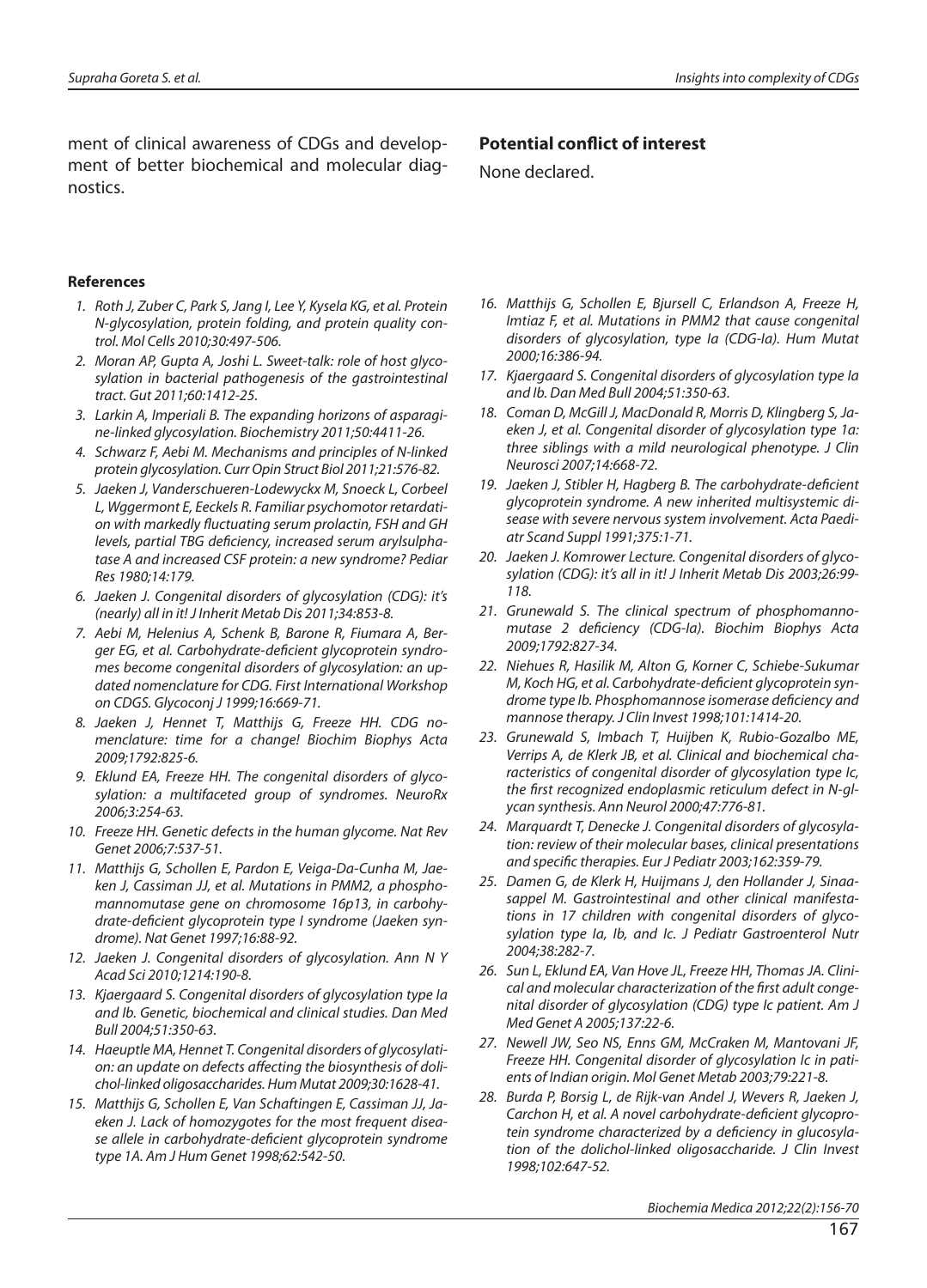- 29. Imbach T, Burda P, Kuhnert P, Wevers RA, Aebi M, Berger EG, et al. A mutation in the human ortholog of the Saccharomyces cerevisiae ALG6 gene causes carbohydrate-deficient glycoprotein syndrome type-Ic. Proc Natl Acad Sci U S A 1999;96:6982-7.
- 30. Al-Owain M, Mohamed S, Kaya N, Zagal A, Matthijs G, Jaeken J. A novel mutation and first report of dilated cardiomyopathy in ALG6-CDG (CDG-Ic): a case report. Orphanet J Rare Dis 2010;5:7.
- 31. Westphal V, Xiao M, Kwok PY, Freeze HH. Identification of a frequent variant in ALG6, the cause of Congenital Disorder of Glycosylation-Ic. Hum Mutat 2003;22:420-1.
- 32. Vuillaumier-Barrot S, Le Bizec C, Durand G, Seta N. The T911C (F304S) substitution in the human ALG6 gene is a common polymorphism and not a causal mutation of CDG-Ic. J Hum Genet 2001;46:547-8.
- 33. Westphal V, Kjaergaard S, Schollen E, Martens K, Grunewald S, Schwartz M, et al. A frequent mild mutation in ALG6 may exacerbate the clinical severity of patients with congenital disorder of glycosylation Ia (CDG-Ia) caused by phosphomannomutase deficiency. Hum Mol Genet 2002;11:599-604.
- 34. Goreta SS, Dabelic S, Pavlinic D, Lauc G, Dumic J. Frequency Determination of alpha-1,3 Glucosyltransferase p.Y131H and p.F304S Polymorphisms in the Croatian Population Revealed Five Novel Single Nucleotide Polymorphisms in the hALG6 Gene. Genet Test Mol Biomarkers 2012;16:50-3.
- 35. Rimella-Le-Huu A, Henry H, Kern I, Hanquinet S, Roulet-Perez E, Newman CJ, et al. Congenital disorder of glycosylation type Id (CDG Id): phenotypic, biochemical and molecular characterization of a new patient. J Inherit Metab Dis 2008;31 Suppl2:S381-6.
- 36. Kranz C, Basinger AA, Gucsavas-Calikoglu M, Sun L, Powell CM, Henderson FW, et al. Expanding spectrum of congenital disorder of glycosylation Ig (CDG-Ig): sibs with a unique skeletal dysplasia, hypogammaglobulinemia, cardiomyopathy, genital malformations, and early lethality. Am J Med Genet A 2007;143A:1371-8.
- 37. Stolting T, Omran H, Erlekotte A, Denecke J, Reunert J, Marquardt T. Novel ALG8 mutations expand the clinical spectrum of congenital disorder of glycosylation type Ih. Mol Genet Metab 2009;98:305-9.
- 38. Kranz C, Denecke J, Lehle L, Sohlbach K, Jeske S, Meinhardt F, et al. Congenital disorder of glycosylation type Ik (CDG-Ik): a defect of mannosyltransferase I. Am J Hum Genet 2004;74:545-51.
- 39. Jaeken J, Vleugels W, Regal L, Corchia C, Goemans N, Haeuptle MA, et al. RFT1-CDG: Deafness as a novel feature of congenital disorders of glycosylation. J Inherit Metab Dis 2009; DOI:10.1007/s10545-009-1297-3.
- 40. Jennes I, de Jong D, Mees K, Hogendoorn PC, Szuhai K, Wuyts W. Breakpoint characterization of large deletions in EXT1 or EXT2 in 10 multiple osteochondromas families. BMC Med Genet 2011;12:85.
- 41. Jennes I, Pedrini E, Zuntini M, Mordenti M, Balkassmi S, Asteggiano CG, et al. Multiple osteochondromas: mutation update and description of the multiple osteochondromas mutation database (MOdb). Hum Mutat 2009;30:1620-7.
- 42. Schmale GA, Conrad EU, 3rd, Raskind WH. The natural history of hereditary multiple exostoses. J Bone Joint Surg Am 1994;76:986-92.
- 43. Stancheva-Ivanova MK, Wuyts W, van Hul E, Radeva BI, Vazharova RV, Sokolov TP, et al. Clinical and molecular studies of EXT1/EXT2 in Bulgaria. J Inherit Metab Dis 2011;34:917- 21.
- 44. Kranz C, Jungeblut C, Denecke J, Erlekotte A, Sohlbach C, Debus V, et al. A defect in dolichol phosphate biosynthesis causes a new inherited disorder with death in early infancy. Am J Hum Genet 2007;80:433-40.
- 45. Ungar D, Oka T, Vasile E, Krieger M, Hughson FM. Subunit architecture of the conserved oligomeric Golgi complex. J Biol Chem 2005;280:32729-35.
- 46. Ungar D, Oka T, Brittle EE, Vasile E, Lupashin VV, Chatterton JE, et al. Characterization of a mammalian Golgi-localized protein complex, COG, that is required for normal Golgi morphology and function. J Cell Biol 2002;157:405-15.
- 47. Foulquier F. COG defects, birth and rise! Biochim Biophys Acta 2009;1792:896-902.
- 48. Ng BG, Sharma V, Sun L, Loh E, Hong W, Tay SK, et al. Identification of the first COG-CDG patient of Indian origin. Mol Genet Metab 2011;102:364-7.
- 49. Mohamed M, Kouwenberg D, Gardeitchik T, Kornak U, Wevers RA, Morava E. Metabolic cutis laxa syndromes. J Inherit Metab Dis 2011;34:907-16.
- 50. Morava E, Lefeber DJ, Urban Z, de Meirleir L, Meinecke P, Gillessen Kaesbach G, et al. Defining the phenotype in an autosomal recessive cutis laxa syndrome with a combined congenital defect of glycosylation. Eur J Hum Genet 2008;16:28-35.
- 51. Kornak U, Reynders E, Dimopoulou A, van Reeuwijk J, Fischer B, Rajab A, et al. Impaired glycosylation and cutis laxa caused by mutations in the vesicular H+-ATPase subunit ATP6V0A2. Nat Genet 2008;40:32-4.
- 52. Wild MK, Luhn K, Marquardt T, Vestweber D. Leukocyte adhesion deficiency II: therapy and genetic defect. Cells Tissues Organs 2002;172:161-73.
- 53. Peters V, Penzien JM, Reiter G, Korner C, Hackler R, Assmann B, et al. Congenital disorder of glycosylation IId (CDG-IId) - a new entity: clinical presentation with Dandy-Walker malformation and myopathy. Neuropediatrics 2002;33:27- 32.
- 54. Sturiale L, Barone R, Garozzo D. The impact of mass spectrometry in the diagnosis of congenital disorders of glycosylation. J Inherit Metab Dis 2011;34:891-9.
- 55. Fujita M, Satoh C, Asakawa J, Nagahata Y, Tanaka Y, Hazama R, et al. Electrophoretic variants of blood proteins in Japanese. VI. Transferrin. Jinrui Idengaku Zasshi 1985;30:191- 200.
- 56. Kamboh MI, Ferrell RE. Human transferrin polymorphism. Hum Hered 1987;37:65-81.
- 57. Helander A, Eriksson G, Stibler H, Jeppsson JO. Interference of transferrin isoform types with carbohydrate-deficient transferrin quantification in the identification of alcohol abuse. Clin Chem 2001;47:1225-33.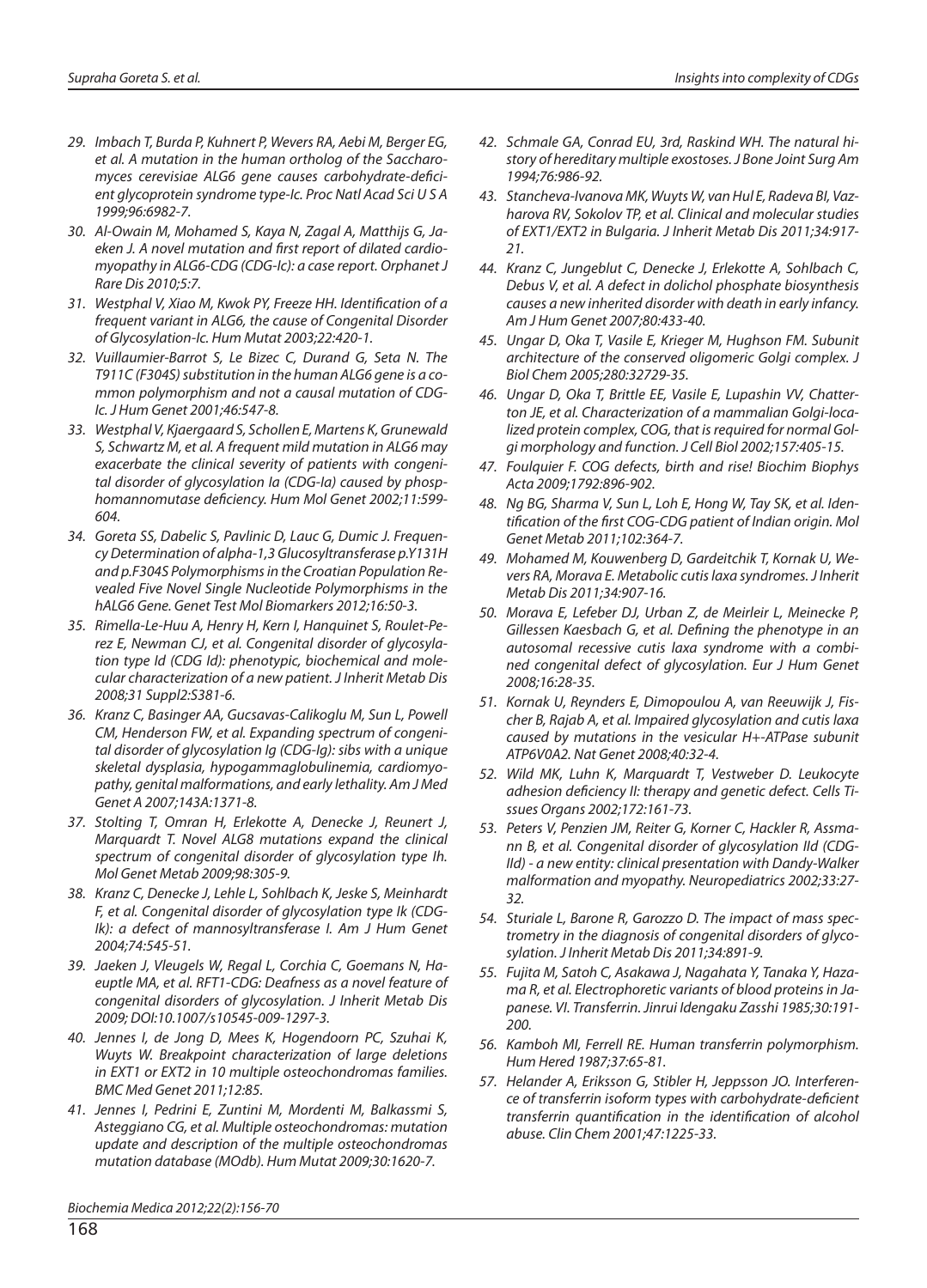- 58. Carchon HA, Chevigne R, Falmagne JB, Jaeken J. Diagnosis of congenital disorders of glycosylation by capillary zone electrophoresis of serum transferrin. Clin Chem 2004;50:101-11.
- 59. Quintana E, Montero R, Casado M, Navarro-Sastre A, Vilaseca MA, Briones P, et al. Comparison between high performance liquid chromatography and capillary zone electrophoresis for the diagnosis of congenital disorders of glycosylation. J Chromatogr B Analyt Technol Biomed Life Sci 2009;877:2513-8.
- 60. Barone R, Sturiale L, Garozzo D. Mass spectrometry in the characterization of human genetic N-glycosylation defects. Mass Spectrom Rev 2009;28:517-42.
- 61. Wada Y, Nishikawa A, Okamoto N, Inui K, Tsukamoto H, Okada S, et al. Structure of serum transferrin in carbohydrate-deficient glycoprotein syndrome. Biochem Biophys Res Commun 1992;189:832-6.
- 62. Lacey JM, Bergen HR, Magera MJ, Naylor S, O'Brien JF. Rapid determination of transferrin isoforms by immunoaffinity liquid chromatography and electrospray mass spectrometry. Clin Chem 2001;47:513-8.
- 63. Sturiale L, Barone R, Palmigiano A, Ndosimao CN, Briones P, Adamowicz M, et al. Multiplexed glycoproteomic analysis of glycosylation disorders by sequential yolk immunoglobulins immunoseparation and MALDI-TOF MS. Proteomics 2008;8:3822-32.
- 64. Guillard M, Morava E, van Delft FL, Hague R, Korner C, Adamowicz M, et al. Plasma N-glycan profiling by mass spectrometry for congenital disorders of glycosylation type II. Clin Chem 2011;57:593-602.
- 65. Faid V, Chirat F, Seta N, Foulquier F, Morelle W. A rapid mass spectrometric strategy for the characterization of N- and O-glycan chains in the diagnosis of defects in glycan biosynthesis. Proteomics 2007;7:1800-13.
- 66. Mills K, Mills P, Jackson M, Worthington V, Beesley C, Mann A, et al. Diagnosis of congenital disorders of glycosylation type-I using protein chip technology. Proteomics 2006;6:2295-304.
- 67. Schwarz M, Thiel C, Lubbehusen J, Dorland B, de Koning T, von Figura K, et al. Deficiency of GDP-Man:GlcNAc2-PP-dolichol mannosyltransferase causes congenital disorder of glycosylation type Ik. Am J Hum Genet 2004;74:472-81.
- 68. Simpson MA, Cross H, Proukakis C, Priestman DA, Neville DC, Reinkensmeier G, et al. Infantile-onset symptomatic epilepsy syndrome caused by a homozygous loss-of-function mutation of GM3 synthase. Nat Genet 2004;36:1225-9.
- 69. Jaeken J. Congenital disorders of glycosylation (CDG): update and new developments. J Inherit Metab Dis 2004;27:423-6.
- 70. Krawitz PM, Schweiger MR, Rodelsperger C, Marcelis C, Kolsch U, Meisel C, et al. Identity-by-descent filtering of exome sequence data identifies PIGV mutations in hyperphosphatasia mental retardation syndrome. Nat Genet 2010;42:827-9.
- 71. Goreta SS, Dabelic S, Dumic J. Employment of single-strand conformation polymorphism analysis in screening for alpha-1,3 glucosyltransferase gene mutation A333V in Croatian population. J Clin Lab Anal 2011;25:65-70.
- 72. Bjursell C, Erlandson A, Nordling M, Nilsson S, Wahlstrom J, Stibler H, et al. PMM2 mutation spectrum, including 10 novel mutations, in a large CDG type 1A family material with a focus on Scandinavian families. Hum Mutat 2000;16:395- 400.
- 73. Imbach T, Grunewald S, Schenk B, Burda P, Schollen E, Wevers RA, et al. Multi-allelic origin of congenital disorder of glycosylation (CDG)-Ic. Hum Genet 2000;106:538-45.
- 74. Mizugishi K, Yamanaka K, Kuwajima K, Yuasa I, Shigemoto K, Kondo I. Missense mutations in the phosphomannomutase 2 gene of two Japanese siblings with carbohydrate-deficient glycoprotein syndrome type I. Brain Dev 1999;21:223-8.
- 75. Lefeber DJ, Morava E, Jaeken J. How to find and diagnose a CDG due to defective N-glycosylation. J Inherit Metab Dis 2011;34:849-52.
- 76. Jones MA, Bhide S, Chin E, Ng BG, Rhodenizer D, Zhang VW, et al. Targeted polymerase chain reaction-based enrichment and next generation sequencing for diagnostic testing of congenital disorders of glycosylation. Genet Med 2011;13:921-32.
- 77. Matthijs G, Schollen E, Van Schaftingen E. The prenatal diagnosis of congenital disorders of glycosylation (CDG). Prenat Diagn 2004;24:114-6.
- 78. Clayton P, Winchester B, Di Tomaso E, Young E, Keir G, Rodeck C. Carbohydrate-deficient glycoprotein syndrome: normal glycosylation in the fetus. Lancet 1993;341:956.
- 79. Nogueira C, Quelhas D, Vilarinho L. Prenatal diagnosis for CDG Ia based on post-mortem molecular study of Guthrie card. Mol Genet Metab 2006;87:379.
- 80. Charlwood J, Clayton P, Keir G, Mian N, Young E, Winchester B. Prenatal diagnosis of the carbohydrate-deficient glycoprotein syndrome type 1A (CDG1A) by a combination of enzymology and genetic linkage analysis after amniocentesis or chorionic villus sampling. Prenat Diagn 1998;18:693-9.
- 81. Thiel C, Korner C. Mouse models for congenital disorders of glycosylation. J Inherit Metab Dis 2011;34:879-89.
- 82. Schneider A, Thiel C, Rindermann J, Derossi C, Popovici D, Hoffmann GF, et al. Successful prenatal mannose treatment for congenital disorder of glycosylation-Ia in mice. Nat Med 2011;18:71-3.
- 83. Panneerselvam K, Freeze HH. Mannose corrects altered Nglycosylation in carbohydrate-deficient glycoprotein syndrome fibroblasts. J Clin Invest 1996;97:1478-87.
- 84. Schroeder AS, Kappler M, Bonfert M, Borggraefe I, Schoen C, Reiter K. Seizures and stupor during intravenous mannose therapy in a patient with CDG syndrome type 1b (MPI-CDG). J Inherit Metab Dis 2011;DOI:10.1007/s10545-010- 9252-x.
- 85. Marquardt T, Luhn K, Srikrishna G, Freeze HH, Harms E, Vestweber D. Correction of leukocyte adhesion deficiency type II with oral fucose. Blood 1999;94:3976-85.
- 86. Georgiou E, Layton M, Karadimitris A. Inherited GPI deficiency: a disorder of histone hypoacetylation. Birth Defects Res C Embryo Today 2009;87:327-34.
- 87. Almeida AM, Murakami Y, Baker A, Maeda Y, Roberts IA, Kinoshita T, et al. Targeted therapy for inherited GPI deficiency. N Engl J Med 2007;356:1641-7.